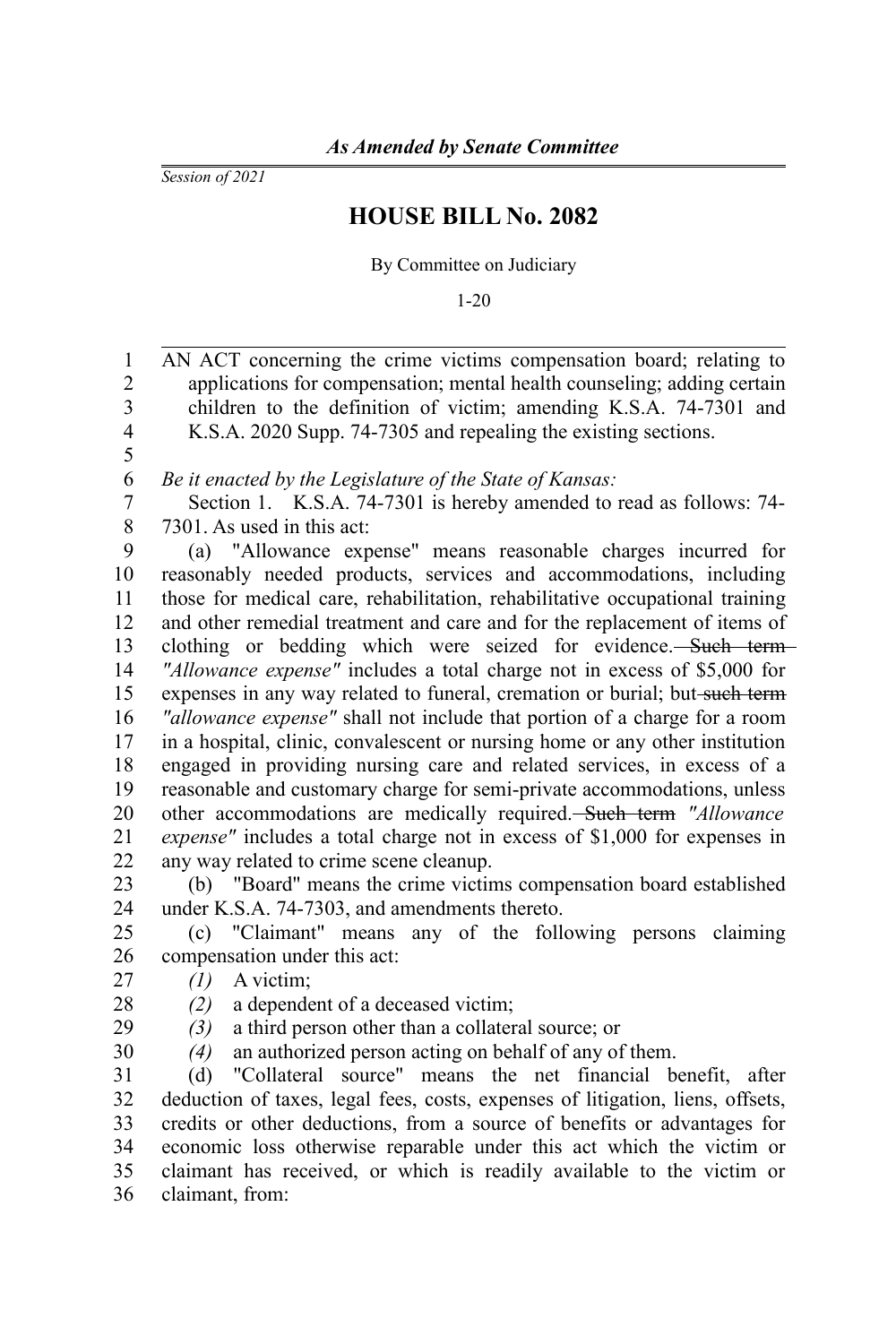(1) The offender;

(2) the government of the United States or any agency thereof, a state or any of its political subdivisions or an instrumentality or two or more states, unless the law providing for the benefits or advantages makes them excess or secondary to benefits under this act; 2 3 4 5

(3) social security, medicare and medicaid;

(4) state-required temporary nonoccupational disability insurance;

(5) workers' compensation;

(6) wage continuation programs of any employer;

(7) proceeds of a contract of insurance payable to the victim for loss which the victim sustained because of the criminally injurious conduct; 10 11

(8) a contract providing prepaid hospital and other health care services or benefits for disability; or 12 13

14

25

(9) damages awarded in a tort action.

(e) "Criminally injurious conduct" means conduct that: (1) (A) Occurs or is attempted in this state or occurs to a person whose domicile is in Kansas who is the victim of a violent crime which occurs in another state, possession, or territory of the United States of America may make an application for compensation if: 15 16 17 18 19

(i) The crimes would be compensable had it occurred in the state of Kansas; and 20 21

(ii) the places the crimes occurred are states, possessions or territories of the United States of America not having eligible crime victim compensation programs;  $22$ 23 24

(B) poses a substantial threat or personal injury or death; and

(C) either is punishable by fine, imprisonment or death or would be so punishable but for the fact that the person engaging in the conduct lacked capacity to commit the crime under the laws of this state; or 26 27 28

(2) is an act of terrorism, as defined in 18 U.S.C. § 2331, or a violent crime that posed a substantial threat or caused personal injury or death, committed outside of the United States against a person whose domicile is in Kansas, except that criminally injurious conduct does not include any conduct resulting in injury or death sustained as a member of the United States armed forces while serving on active duty. 29 30 31 32 33 34

Such term shall *"Criminally injurious conduct does* not include conduct arising out of the ownership, maintenance or use of a motor vehicle, except for violations of K.S.A. 8-2,144 or 8-1567, and amendments thereto, or violations of municipal ordinances or county resolutions prohibiting the acts prohibited by those statutes, or violations of K.S.A. 8- 1602, and amendments thereto, K.S.A. 21-3404, 21-3405 and *or* 21-3414, prior to their repeal, or K.S.A. 2020 Supp. 21-5405, 21-5406-and  $K.S.A.$ 2020 Supp. *or* 21-5413(b), and amendments thereto, or when such conduct was intended to cause personal injury or death. 35 36 37 38 39 40 41 42 43

6 7

> 8 9

1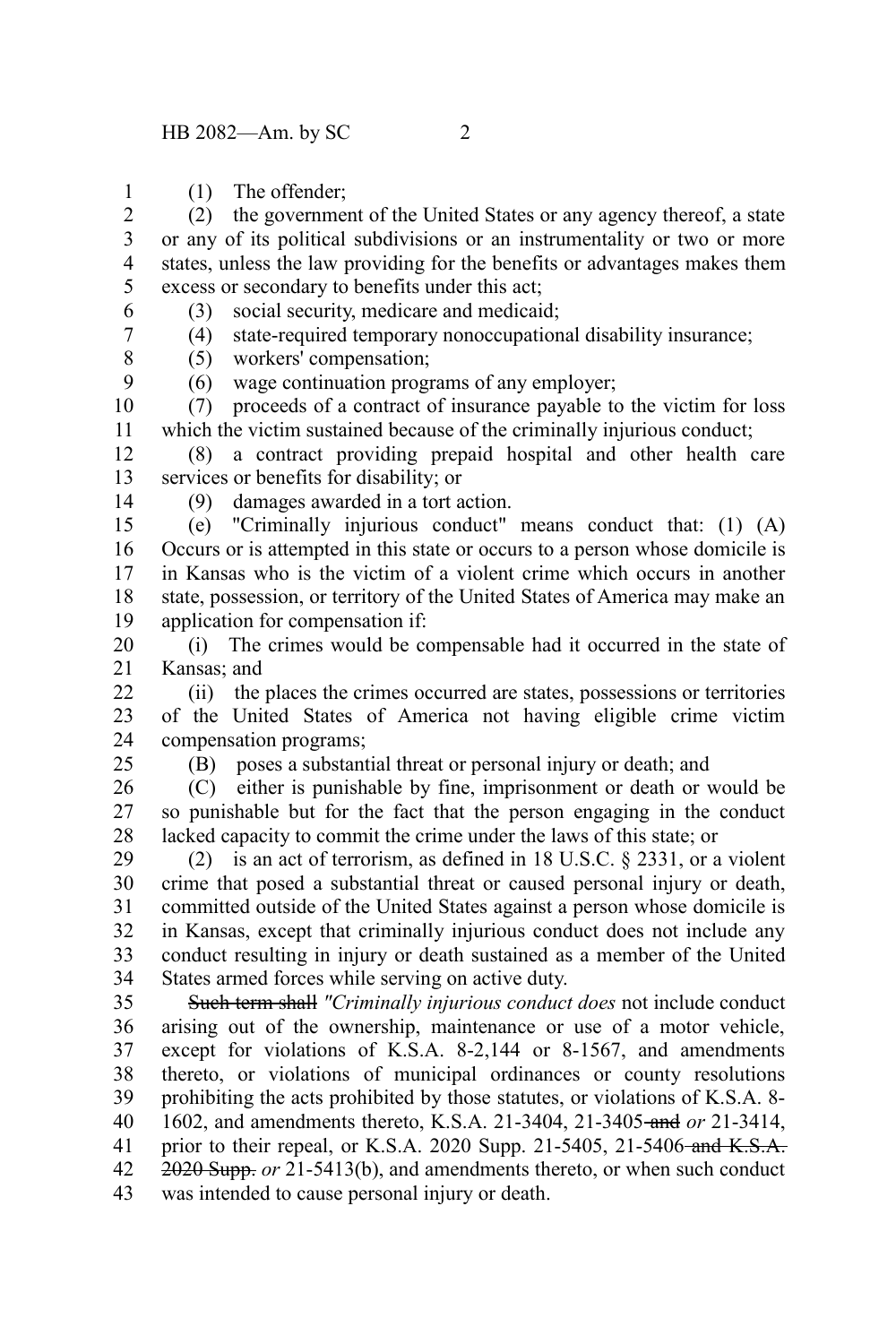(f) "Dependent" means a natural person wholly or partially dependent upon the victim for care or support, and includes a child of the victim born after the victim's death. 1 2 3

(g) "Dependent's economic loss" means loss after decedent's death of contributions of things of economic value to the decedent's dependents, not including services they would have received from the decedent if the decedent had not suffered the fatal injury, less expenses of the dependents avoided by reason of decedent's death. 4 5 6 7 8

(h) "Dependent's replacement services loss" means loss reasonably incurred by dependents after decedent's death in obtaining ordinary and necessary services in lieu of those the decedent would have performed for their benefit if the decedent had not suffered the fatal injury, less expenses of the dependents avoided by reason of decedent's death and not subtracted in calculating dependent's economic loss. 9 10 11 12 13 14

(i) "Economic loss" means economic detriment consisting only of allowable expense, work loss, replacement services loss and, if injury causes death, dependent's economic loss and dependent's replacement service loss. Noneconomic detriment is not loss, but economic detriment is loss although caused by pain and suffering or physical impairment. 15 16 17 18 19

(j) "Noneconomic detriment" means pain, suffering, inconvenience, physical impairment and nonpecuniary damage. 20 21

(k) "Replacement services loss" means expenses reasonably incurred in obtaining ordinary and necessary services in lieu of those the injured person would have performed, not for income, but for the benefit of self or family, if such person had not been injured. 22 23 24 25

(l) "Work loss" means loss of income from work the injured person would have performed if such person had not been injured, and expenses reasonably incurred by such person in obtaining services in lieu of those the person would have performed for income, reduced by any income from substitute work actually performed by such person or by income such person would have earned in available appropriate substitute work that the person was capable of performing but unreasonably failed to undertake. 26 27 28 29 30 31 32

(m) "Victim" means a person who suffers personal injury or death as a result of: 33 34

35

(1) Criminally injurious conduct;

(2) the good faith effort of any person to prevent criminally injurious conduct: or 36 37

(3) the good faith effort of any person to apprehend a person suspected of engaging in criminally injurious conduct*; or*  38 39

*(4) witnessing a violent crime when the person was 16 years of age or younger at the time the crime was committed*. 40 41

(n) "Crime scene cleanup" means removal of blood, stains, odors or other debris caused by the crime or the processing of the crime scene. 42 43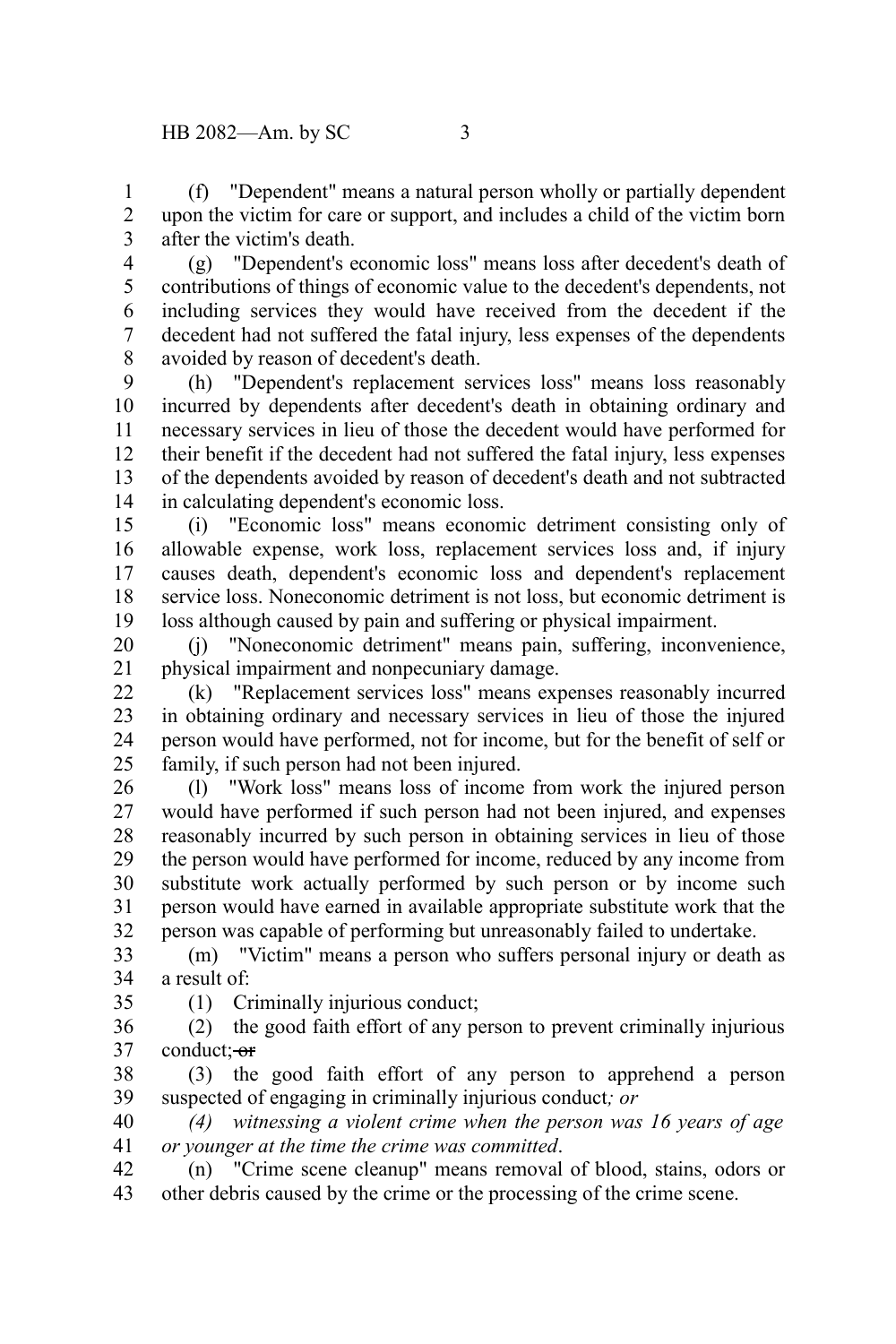Sec. 2. K.S.A. 2020 Supp. 74-7305 is hereby amended to read as follows: 74-7305. (a) An application for compensation shall be made in the manner and form prescribed by the crime victims compensation division created by K.S.A. 75-773, and amendments thereto. 1 2 3 4

(b) *(1) Except as otherwise provided in this subsection,* compensation may not be awarded unless an application has been filed with the division within two years of the reporting of the incident to law enforcement officials if the victim was less than 16 years of age and the injury or death is the result of any of the following crimes: 5 6 7 8 9

(1) Indecent liberties with a child as defined in K.S.A. 21-3503, prior to its repeal, or K.S.A. 2020 Supp.  $21-5506(a)$ , and amendments thereto;  $(2)$ aggravated indecent liberties with a child as defined in K.S.A. 21-3504, prior to its repeal, or K.S.A. 2020 Supp. 21-5506(b), and amendmentsthereto; (3) aggravated criminal sodomy as defined in K.S.A. 21-3506, prior to its repeal, or K.S.A. 2020 Supp. 21-5504(b), and amendments thereto; (4) *(A)* Enticement of a child as defined in K.S.A. 21-3509, prior to its repeal; (5) indecent solicitation of a child as defined in K.S.A. 21- 3510, prior to its repeal, or K.S.A. 2020 Supp. 21-5508(a), and amendments thereto; (6) aggravated indecent solicitation of a child as defined in K.S.A. 21-3511, prior to its repeal, or K.S.A. 2020 Supp. 21- 5508(b), and amendments thereto; (7) sexual exploitation of a child as defined in K.S.A. 21-3516, prior to its repeal, or K.S.A. 2020 Supp. 21- 5510, and amendments thereto; (8) aggravated incest as defined in K.S.A. 21-3603, prior to its repeal, or K.S.A. 2020 Supp. 21-5604(b), and amendments thereto; (9) 10 11 12 13 14 15 16 17 18 19 20 21 22 23 24 25

*(B)* human trafficking as defined in K.S.A. 21-3446, prior to its repeal, or K.S.A. 2020 Supp. 21-5426(a), and amendments thereto;  $(10)$ 26 27

*(C)* aggravated human trafficking as defined in K.S.A. 21-3447, prior to its repeal, or K.S.A. 2020 Supp. 21-5426(b), and amendments thereto; or (11) commercial sexual exploitation of a child as defined in K.S.A. 2020 Supp. 21-6422, and amendments thereto 28 29 30 31

*(D) a sexually violent crime, as defined in K.S.A. 22-3717, and amendments thereto*. 32 33

*(2)* Compensation for mental health counseling may be awarded  $\overrightarrow{f}$  a claim is filed within two years of: (1) Testimony, to a claimant who is, or will be, required to testify in a sexually violent predator commitment, pursuant to article 29a of chapter 59 of the Kansas Statutes Annotated, and amendments thereto, of an offender who victimized the claimant or the victim on whose behalf the claim is made; or (2) notification, to a claimant who is notified that DNA testing of a sexual assault kit or other evidence has revealed a DNA profile of a suspected offender who victimized the claimant or the victim on whose behalf the claim is made, or is notified of the identification of a suspected offender who victimized the claimant or 34 35 36 37 38 39 40 41 42 43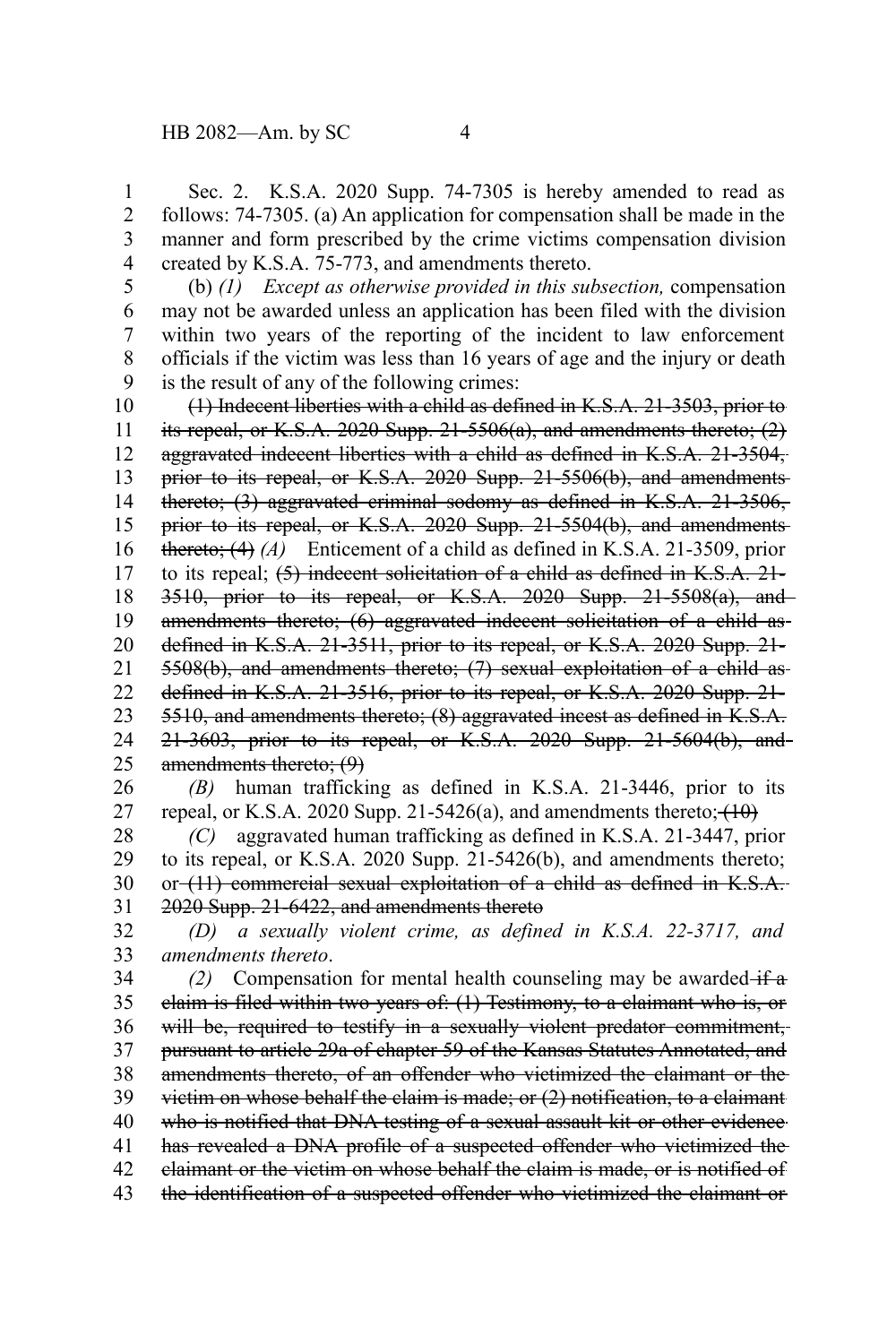the victim on whose behalf the claim is made, whichever occurs later *to a:* 1

*(A) Victim, as defined in K.S.A. 74-7301(m)(4), and amendments thereto, if the board finds there was good cause for the failure to file within the time specified in this subsection and the claim is filed before the victim turns 19 years of age; or* 2 3 4 5

*(B) victim of a sexually violent crime, as defined in K.S.A. 22-3717, and amendments thereto, if the board finds there was good cause for the failure to file within the time specified in this subsection and:* 6 7 8

*(i) The claim is filed with the division within 10 years of the date such crime was committed; or* 9 10

*(ii) if the victim was less than 18 years of age at the time such crime was committed, the claim is filed within 10 years of the date the victim turns 18 years of age*. 11 12 13

*(3)* For all other incidents of criminally injurious conduct, compensation may not be awarded unless the claim has been filed with the division within two years after the injury or death upon which the claim is based. 14 15 16 17

*(c)* Compensation may not be awarded to a claimant who was the offender or an accomplice of the offender and may not be awarded to another person if the award would unjustly benefit the offender or accomplice. 18 19 20 21

(c)*(d)* Compensation otherwise payable to a claimant shall be reduced or denied, to the extent, if any that the:  $22$ 23

(1) Economic loss upon which the claimant's claim is based is recouped from other persons, including collateral sources; 24 25

(2) board deems reasonable because of the contributory misconduct of the claimant or of a victim through whom the claimant claims; or 26 27

(3) board deems reasonable, because the victim was likely engaging in, or attempting to engage in, unlawful activity at the time of the crime upon which the claim for compensation is based. This subsection shall not be construed to reduce or deny compensation to a victim of domestic abuse or sexual assault. 28 29 30 31 32

(d)*(e)* Compensation may be awarded only if the board finds that unless the claimant is awarded compensation the claimant will suffer financial stress as the result of economic loss otherwise reparable. A claimant suffers financial stress only if the claimant cannot maintain the claimant's customary level of health, safety and education for self and dependents without undue financial hardship. In making its determination of financial stress, the board shall consider all relevant factors, including: 33 34 35 36 37 38 39

(1) The number of the claimant's dependents;

(2) the usual living expenses of the claimant and the claimant's family; 41 42

(3) the special needs of the claimant and the claimant's dependents; 43

40